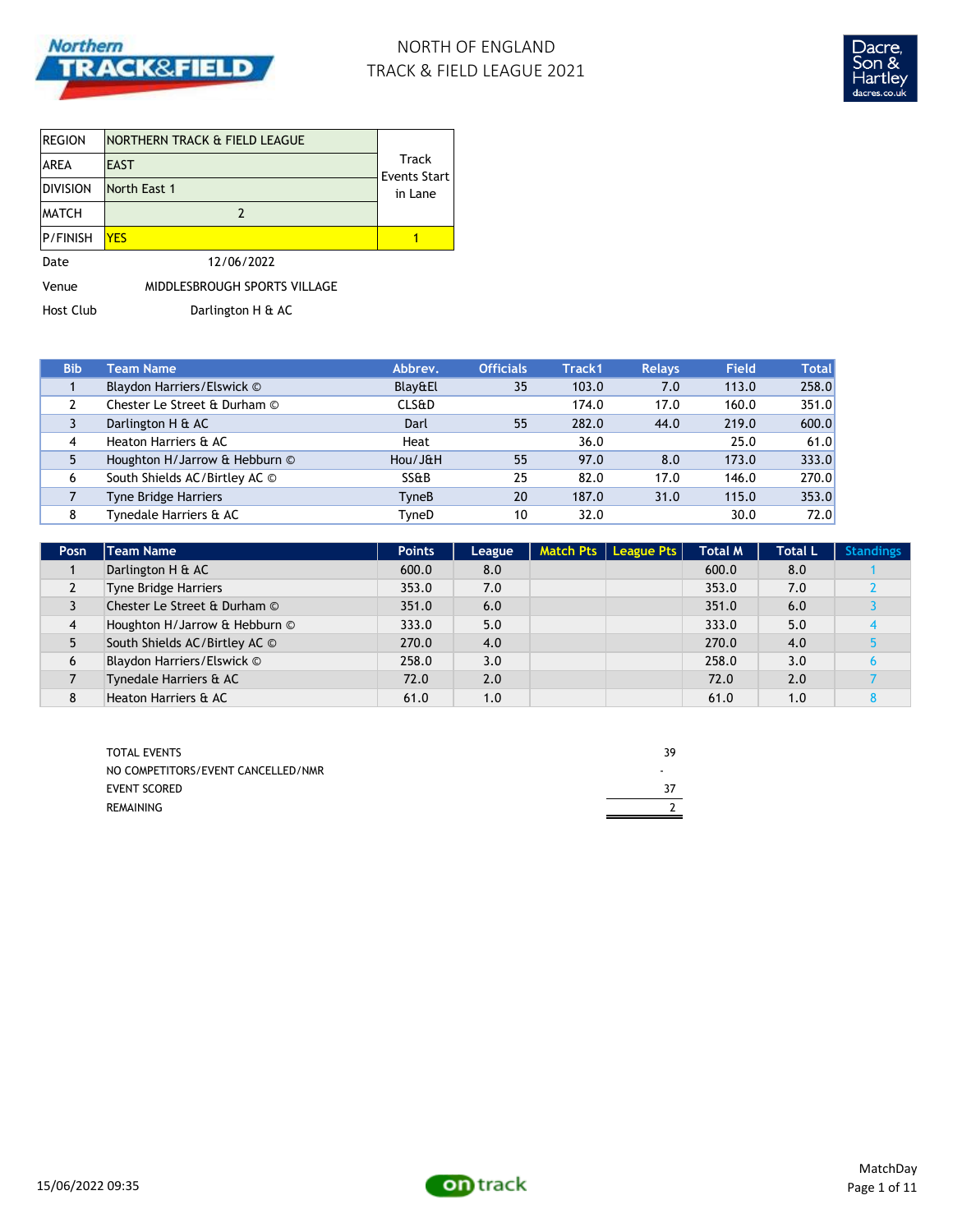



### **North East 1 MIDDLESBROUGH SPORTS VILLAGE**

|      | Wind<br>100m Men A |                       |                  |       | 100m Men B               | Wind  |       |
|------|--------------------|-----------------------|------------------|-------|--------------------------|-------|-------|
| Posn |                    | No. Athlete           | Club             | Perf  | No. Athlete<br>Posn      | Club  | Perf  |
|      | 2                  | Travis ANDERSON (U20) | <b>CLS&amp;D</b> | 12.30 | 33 Andrew HARRISON       | Darl  | 12.50 |
| 2    | 6                  | Rowan MASON (U20)     | SS&B             | 12.40 | 66 Karl WHITE<br>2       | SS&B  | 14.10 |
| 3    |                    | Steven GORDON         | Darl             | 12.60 | David CORNISH<br>3<br>77 | TyneB | 14.40 |
| 4    | 8                  | Darren TOWART         | TyneD            | 13.20 | 4                        |       |       |
| 5.   | 5.                 | Paul REAY             | Hou/J&H          | 14.40 | 5                        |       |       |
| 6    |                    | Jake MOIR (U17)       | TyneB            | 14.40 | 6                        |       |       |
|      | 44                 |                       | Heat             | 15.60 | 7                        |       |       |
| 8    |                    |                       |                  |       | 8                        |       |       |

| m Men B |                    | Wind  |       |  |  |  |  |
|---------|--------------------|-------|-------|--|--|--|--|
|         | No. Athlete        | Club  | Perf  |  |  |  |  |
|         | 33 Andrew HARRISON | Darl  | 12.50 |  |  |  |  |
|         | 66 Karl WHITE      | SS&B  | 14.10 |  |  |  |  |
| 77      | David CORNISH      | TyneB | 14.40 |  |  |  |  |
|         |                    |       |       |  |  |  |  |
|         |                    |       |       |  |  |  |  |
|         |                    |       |       |  |  |  |  |
|         |                    |       |       |  |  |  |  |
|         |                    |       |       |  |  |  |  |

**Match 2 12/06/2022**

| 200m Men A |    |                       | Wind             |       |      | 200m Men B |                         | Wind             |      |
|------------|----|-----------------------|------------------|-------|------|------------|-------------------------|------------------|------|
| Posn       |    | No. Athlete           | Club             | Perf  | Posn |            | No. Athlete             | Club             | Perf |
|            |    | Chris SMALLWOOD       | Blay&El          | 23.80 |      |            | 66 Matthew BURTON (U20) | SS&B             | 25.4 |
|            | 2  | Travis ANDERSON (U20) | <b>CLS&amp;D</b> | 23.80 | 2    | 77         | Paul O'MARA             | TyneB            | 28.9 |
| 3.         | 6  | Rowan MASON (U20)     | SS&B             | 24.20 | 3    | 11         | Eric LEWIS              | Blay&El          | 31.7 |
| 4          | 8  | Darren TOWART         | TyneD            | 25.30 | 4    |            | 22 Chris SNOOK-LUMB     | <b>CLS&amp;D</b> | 37.5 |
| 5.         |    | Steven GORDON         | Darl             | 25.90 | 5    |            |                         |                  | 37.5 |
| 6          | 5  | Paul REAY             | Hou/J&H          | 26.70 | 6    |            |                         |                  |      |
|            | 7  |                       | TyneB            | 31.10 | 7    |            |                         |                  |      |
| 8          | 44 |                       | Heat             | 32.70 | 8    |            |                         |                  |      |

| 00m Men A |    |                       | Wind             | 200m Men B |   |    | Wind                    |                  |       |
|-----------|----|-----------------------|------------------|------------|---|----|-------------------------|------------------|-------|
|           |    | osn No. Athlete       | Club             | Perf       |   |    | Posn No. Athlete        | Club             | Perf  |
| 1.        |    | Chris SMALLWOOD       | Blay&El          | 23.80      |   |    | 66 Matthew BURTON (U20) | SS&B             | 25.40 |
|           | 2  | Travis ANDERSON (U20) | <b>CLS&amp;D</b> | 23.80      |   | 77 | Paul O'MARA             | TyneB            | 28.90 |
| 3         | 6  | Rowan MASON (U20)     | SS&B             | 24.20      |   | 11 | Eric LEWIS              | Blay&El          | 31.70 |
| 4         | 8  | Darren TOWART         | TyneD            | 25.30      | 4 |    | 22 Chris SNOOK-LUMB     | <b>CLS&amp;D</b> | 37.50 |
| 5         | 3. | Steven GORDON         | Darl             | 25.90      | 5 |    |                         |                  | 37.50 |
| 6.        | 5. | Paul REAY             | Hou/J&H          | 26.70      | 6 |    |                         |                  |       |
|           |    |                       | TyneB            | 31.10      | 7 |    |                         |                  |       |
|           |    |                       |                  |            |   |    |                         |                  |       |

|    |    | Posn No. Athlete     | Club             | Perf  | Posn |    | No. Athlete              | Club             | Perf  |
|----|----|----------------------|------------------|-------|------|----|--------------------------|------------------|-------|
|    | 3  | Andrew HARRISON      | Darl             | 55.50 |      |    | 33 Karl MURRAY           | Darl             | 56.40 |
|    | 8  | Darren TOWART        | TyneD            | 56.10 | 2    |    | 66 Benjamin WESTON (U20) | SS&B             | 61.70 |
|    | 6  | Matthew BURTON (U20) | SS&B             | 58.50 | 3    | 77 | Paul O'MARA              | TyneB            | 62.80 |
| 4  | 7  | Zak KETTLE (U17)     | TyneB            | 59.50 | 4    |    | 22 Chris SNOOK-LUMB      | <b>CLS&amp;D</b> | 88.20 |
| 5. |    | 22 Chris SNOOK-LUMB  | <b>CLS&amp;D</b> | 59.60 | 5    |    |                          |                  |       |
| 6  | 5. | Paul REAY            | Hou/J&H          | 60.70 | 6    |    |                          |                  |       |
|    | 4  | Calum MILLS          | Heat             | 61.60 | 7    |    |                          |                  |       |
| 8  |    | James DIAS           | Blay&El          | 82.50 | 8    |    |                          |                  |       |

## **400m Men A 400m Men B**

|   | Posn No. Athlete         | Club             | Perf  |
|---|--------------------------|------------------|-------|
|   | 33 Karl MURRAY           | Darl             | 56.40 |
| 2 | 66 Benjamin WESTON (U20) | SS&B             | 61.70 |
| 3 | 77 Paul O'MARA           | TyneB            | 62.80 |
| 4 | 22 Chris SNOOK-LUMB      | <b>CLS&amp;D</b> | 88.20 |
| 5 |                          |                  |       |
| 6 |                          |                  |       |
|   |                          |                  |       |

|               | 800m Men A |                       |                  |          | 800m Men B    |    |                    |         |          |
|---------------|------------|-----------------------|------------------|----------|---------------|----|--------------------|---------|----------|
| Posn          |            | No. Athlete           | Club             | Perf     |               |    | Posn No. Athlete   | Club    | Perf     |
|               | 5          | James MARTIN          | Hou/J&H          | 02:07.50 | 1             |    | 77 Paul O'MARA     | TyneB   | 02:14.40 |
| $\mathcal{L}$ |            | Zak KETTLE (U17)      | TyneB            | 02:13.30 | $\mathcal{P}$ | 11 | Daniel NETTLE      | Blay&El | 02:44.10 |
| 3             | 6          | Benjamin WESTON (U20) | SS&B             | 02:17.60 | 3             |    | 44 Anthony DAGLISH | Heat    | 02:51.00 |
| 4             | -22        |                       | <b>CLS&amp;D</b> | 02:18.70 | 4             | 33 | John HALL          | Darl    | 02:55.70 |
| 5.            | 3          | <b>Edward LAMB</b>    | Darl             | 02:22.00 | 5             |    |                    |         | 02:55.70 |
| 6             |            | James DIAS            | Blav&El          | 02:26.60 | 6             |    |                    |         |          |
|               | 4          | Calum MILLS           | Heat             | 02:37.20 | 7             |    |                    |         |          |
| 8             |            |                       |                  |          | 8             |    |                    |         |          |

| Blay&El | 02:44.10 |
|---------|----------|
| Heat    | 02:51.00 |
| Darl    | 02:55.70 |
|         | 02:55.70 |
|         |          |

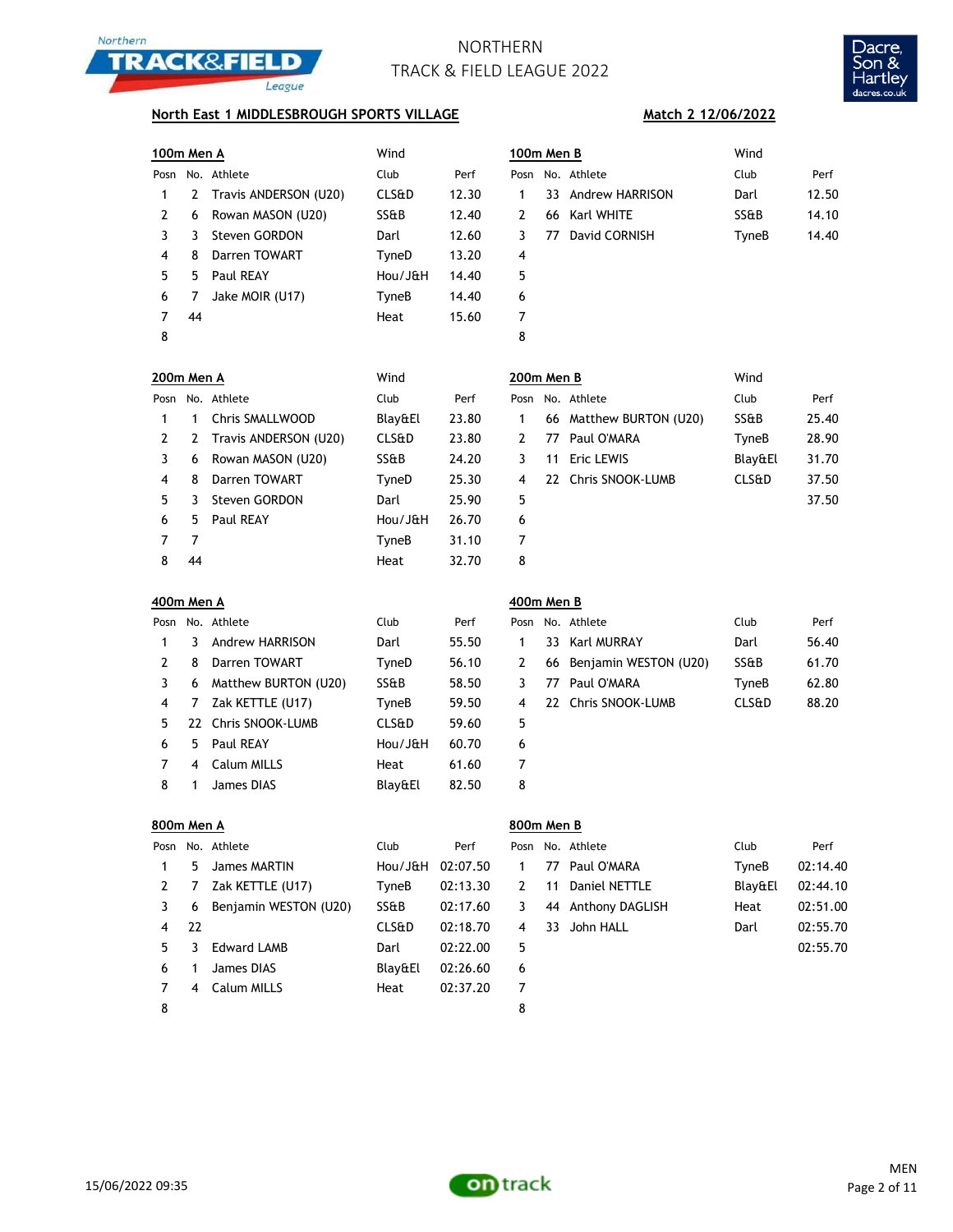



## **North East 1 MIDDLESBROUGH SPORTS VILLAGE Match 2 12/06/2022**

|                    | <u>1500m Men A</u> |                       |                  |          |                | 1500m Men B  |                           |         |          |  |  |
|--------------------|--------------------|-----------------------|------------------|----------|----------------|--------------|---------------------------|---------|----------|--|--|
| Posn               |                    | No. Athlete           | Club             | Perf     | Posn           |              | No. Athlete               | Club    | Perf     |  |  |
| 1                  | 3                  | Liviu IONITA          | Darl             | 04:19.00 | 1              | 77           | <b>Connor BRAITHWAITE</b> | TyneB   | 04:38.90 |  |  |
| 2                  | 7                  | Sparrow MORLEY        | TyneB            | 04:35.30 | 2              | 33           | Edward LAMB               | Darl    | 04:49.30 |  |  |
| 3                  | 22                 |                       | <b>CLS&amp;D</b> | 05:51.40 | 3              |              |                           |         |          |  |  |
| 4                  |                    |                       |                  |          | 4              |              |                           |         |          |  |  |
| 5                  |                    |                       |                  |          | 5              |              |                           |         |          |  |  |
| 6                  |                    |                       |                  |          | 6              |              |                           |         |          |  |  |
| 7                  |                    |                       |                  |          | $\overline{7}$ |              |                           |         |          |  |  |
| 8                  |                    |                       |                  |          | 8              |              |                           |         |          |  |  |
| <b>5000m Men A</b> |                    |                       |                  |          | 5000m Men B    |              |                           |         |          |  |  |
|                    |                    | Posn No. Athlete      | Club             | Perf     | Posn           |              | No. Athlete               | Club    | Perf     |  |  |
| 1                  | 3                  | Liviu IONITA          | Darl             | 16:40.00 | 1              |              | 33 Paul ALLAN             | Darl    | 17:42.80 |  |  |
| 2                  | 4                  | David YOUNG           | Heat             | 16:44.20 | 2              | 77           | Mark TOWARD               | TyneB   | 18:20.00 |  |  |
| 3                  | 2                  | Jacob HIOM            | <b>CLS&amp;D</b> | 16:57.90 | 3              |              | 66 Miles WESTON           | SS&B    | 23:26.50 |  |  |
| 4                  | 7                  | Chris STOCKDALE       | TyneB            | 16:59.10 | 4              |              |                           |         |          |  |  |
| 5                  | 1                  | <b>James DIAS</b>     | Blay&El          | 17:35.30 | 5              |              |                           |         |          |  |  |
| 6                  | 5                  |                       | Hou/J&H          | 19:52.00 | 6              |              |                           |         |          |  |  |
| 7                  | 6                  | Matthew BURTON (U20)  | SS&B             | 20:28.90 | 7              |              |                           |         |          |  |  |
| 8                  |                    |                       |                  |          | 8              |              |                           |         |          |  |  |
|                    |                    | 3000m S/Chase Men A   |                  |          |                |              | 3000m S/Chase Men B       |         |          |  |  |
| Posn               |                    | No. Athlete           | Club             | Perf     | Posn           |              | No. Athlete               | Club    | Perf     |  |  |
| 1                  | 2                  | Cian RYNNE            | CLS&D            | 11:05.30 | 1              | $\mathbf{1}$ | Simon ALLEN               | Blay&El | 12:52.10 |  |  |
| 2                  | 3                  | <b>Colin TAYLOR</b>   | Darl             | 11:17.40 | 2              |              | 33 Stephen DENT           | Darl    | 12:52.60 |  |  |
| 3                  | 11                 | James DIAS            | Blay&El          | 12:35.70 | 3              |              |                           |         |          |  |  |
| 4                  | 7                  | David MOIR            | TyneB            | 12:38.90 | 4              |              |                           |         |          |  |  |
| 5                  | 4                  | Calum MILLS           | Heat             | 12:40.90 | 5              |              |                           |         |          |  |  |
| 6                  | 6                  | Benjamin WESTON (U20) | SS&B             | 14:15.10 | 6              |              |                           |         |          |  |  |
| 7                  |                    |                       |                  |          | 7              |              |                           |         |          |  |  |
| 8                  |                    |                       |                  |          | 8              |              |                           |         |          |  |  |
|                    |                    | 400m Hurdles Men A    |                  |          |                |              | 400m Hurdles Men B        |         |          |  |  |
| Posn               |                    | No. Athlete           | Club             | Perf     | Posn           |              | No. Athlete               | Club    | Perf     |  |  |
| 1                  | 3                  | Karl MURRAY           | Darl             | 60.70    | 1              |              | 33 Colin TAYLOR           | Darl    | 72.60    |  |  |
| 2                  | 8                  | Darren TOWART         | TyneD            | 66.00    | 2              |              | 77 David CORNISH          | TyneB   | 77.10    |  |  |
| 3                  | 22                 | Cian RYNNE            | <b>CLS&amp;D</b> | 89.10    | 3              |              |                           |         | 89.10    |  |  |
| 4                  | 7                  | David MOIR            | <b>TyneB</b>     | 93.00    | 4              |              |                           |         |          |  |  |
| 5                  | 6                  | Neil YORSTON          | SS&B             | 93.60    | 5              |              |                           |         |          |  |  |
| 6                  |                    |                       |                  |          | 6              |              |                           |         |          |  |  |
| 7                  |                    |                       |                  |          | 7              |              |                           |         |          |  |  |
| 8                  |                    |                       |                  |          | 8              |              |                           |         |          |  |  |

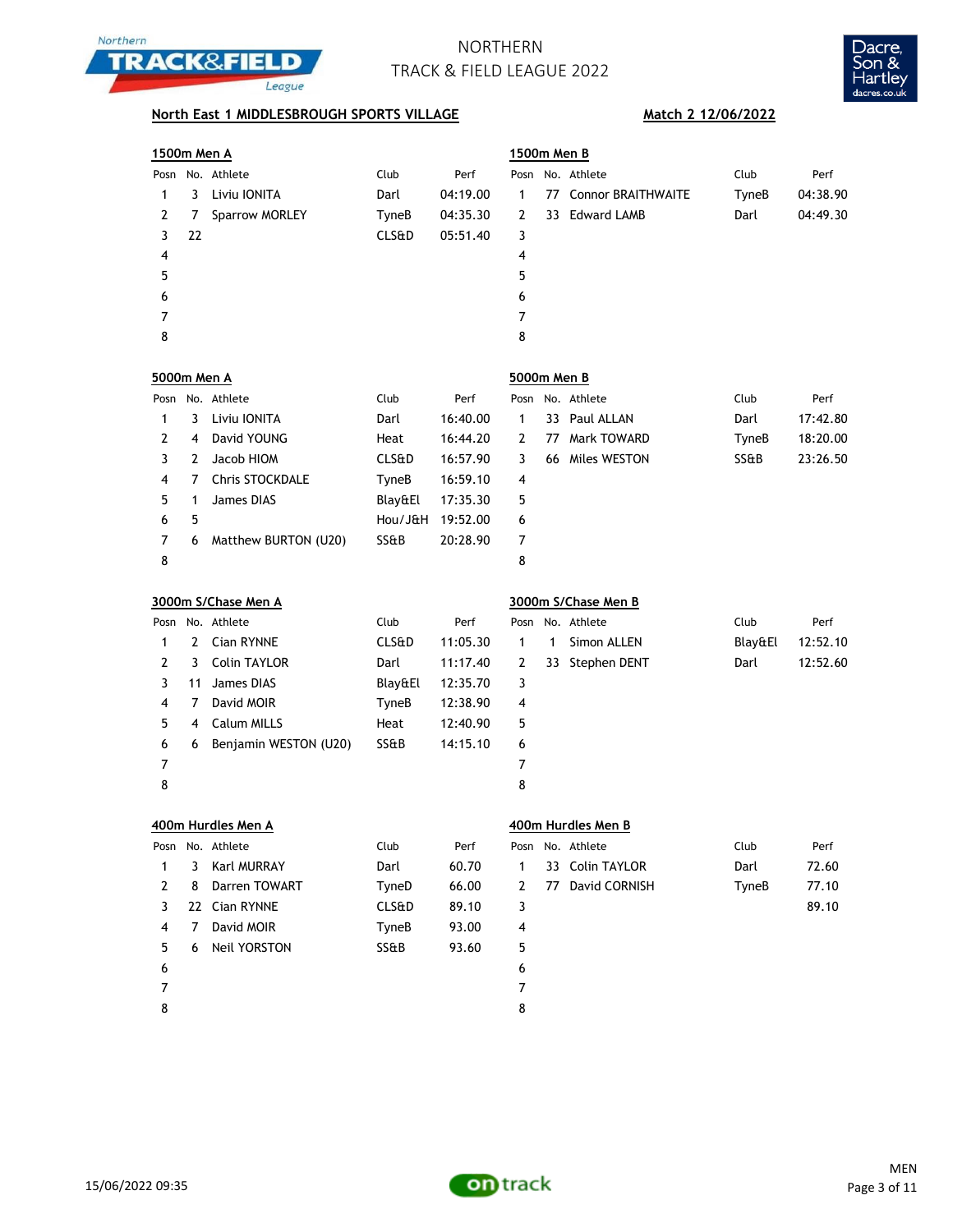



## **North East 1 MIDDLESBROUGH SPORTS VILLAGE Match 2 12/06/2022**

|      |   | 110m Hurdles Men A | Wind | 110m Hurdles Men B |      |  | Wind            |      |       |
|------|---|--------------------|------|--------------------|------|--|-----------------|------|-------|
| Posn |   | No. Athlete        | Club | Perf               | Posn |  | No. Athlete     | Club | Perf  |
|      | 3 | <b>Karl MURRAY</b> | Darl | 19.00              | 1    |  | 33 Colin TAYLOR | Darl | 25.30 |
| 2    |   |                    |      |                    | 2    |  |                 |      |       |
| 3    |   |                    |      |                    | 3    |  |                 |      |       |
| 4    |   |                    |      |                    | 4    |  |                 |      |       |
| 5    |   |                    |      |                    | 5    |  |                 |      |       |
| 6    |   |                    |      |                    | 6    |  |                 |      |       |
|      |   |                    |      |                    | 7    |  |                 |      |       |
| 8    |   |                    |      |                    | 8    |  |                 |      |       |
|      |   |                    |      |                    |      |  |                 |      |       |

| 100m N/S Men A   | Wind |      | 100m N/S Men B   | Wind         |
|------------------|------|------|------------------|--------------|
| Posn No. Athlete | Club | Perf | Posn No. Athlete | Club<br>Perf |
|                  |      |      |                  |              |
| 2                |      |      | 2                |              |
| 3                |      |      | 3                |              |
| 4                |      |      | 4                |              |
| 5                |      |      | 5                |              |
| 6                |      |      | 6                |              |
|                  |      |      | 7                |              |
| 8                |      |      | 8                |              |

|      | Long Jump Men A |                      |                  |      |      |    | Long Jump Men B       |                  |      |  |  |  |
|------|-----------------|----------------------|------------------|------|------|----|-----------------------|------------------|------|--|--|--|
| Posn |                 | Bib Athlete          | Club             | Perf | Posn |    | Bib Athlete           | Club             | Perf |  |  |  |
|      |                 | 5 Tom PATERSON (U20) | Hou/J&H          | 6.02 |      | 77 | David CORNISH         | TyneB            | 4.50 |  |  |  |
| 2    | 6               | Rowan MASON (U20)    | SS&B             | 5.85 | 2    | 3. | Steven GORDON         | Darl             | 4.35 |  |  |  |
|      |                 | 33 Tom ADDISON       | Darl             | 4.86 | 3    |    | 66 Karl WHITE         | <b>SS&amp;B</b>  | 3.91 |  |  |  |
| 4    |                 | Zak KETTLE (U17)     | TyneB            | 4.73 | 4    |    | 55 Lee STEWART        | Hou/J&H          | 3.60 |  |  |  |
| 5.   | 77              | Jacob HIOM           | <b>CLS&amp;D</b> | 4.51 | 5.   | 2  | Travis ANDERSON (U20) | <b>CLS&amp;D</b> | 3.47 |  |  |  |
| 6    |                 | Eric LEWIS           | Blay&El          | 3.76 | 6    | 11 | James DIAS            | Blay&El          | 3.34 |  |  |  |
|      | 4               | Calum MILLS          | Heat             | 3.24 | 7    |    |                       |                  |      |  |  |  |
| 8    |                 |                      |                  |      | 8    |    |                       |                  |      |  |  |  |

## **Long Jump Men A Long Jump Men B**

| Posn    |   | Bib Athlete             | Club             | Perf |
|---------|---|-------------------------|------------------|------|
| 1       |   | 77 David CORNISH        | TyneB            | 4.50 |
| 2       | 3 | Steven GORDON           | Darl             | 4.35 |
| 3       |   | 66 Karl WHITE           | SS&B             | 3.91 |
| 4       |   | 55 Lee STEWART          | Hou/J&H          | 3.60 |
| 5       |   | 2 Travis ANDERSON (U20) | <b>CLS&amp;D</b> | 3.47 |
| 6       |   | 11 James DIAS           | Blay&El          | 3.34 |
| 7       |   |                         |                  |      |
| $\circ$ |   |                         |                  |      |

### **High Jump Men A High Jump Men B**

|  | Posn Bib Athlete          | Club    | Perf |  | Posn Bib Athlete | Club | Perf |
|--|---------------------------|---------|------|--|------------------|------|------|
|  | 1 5 Tom PATERSON (U20)    | Hou/J&H | 1.74 |  |                  |      |      |
|  | 2 33 Andrew HARRISON      | Darl    | 1.65 |  |                  |      |      |
|  | 3 8 Darren TOWART         | TvneD   | 1.50 |  |                  |      |      |
|  | 4 6 Benjamin WESTON (U20) | SS&B    | 1.40 |  |                  |      |      |

| . |                  |      |      |
|---|------------------|------|------|
|   | Posn Bib Athlete | Club | Perf |

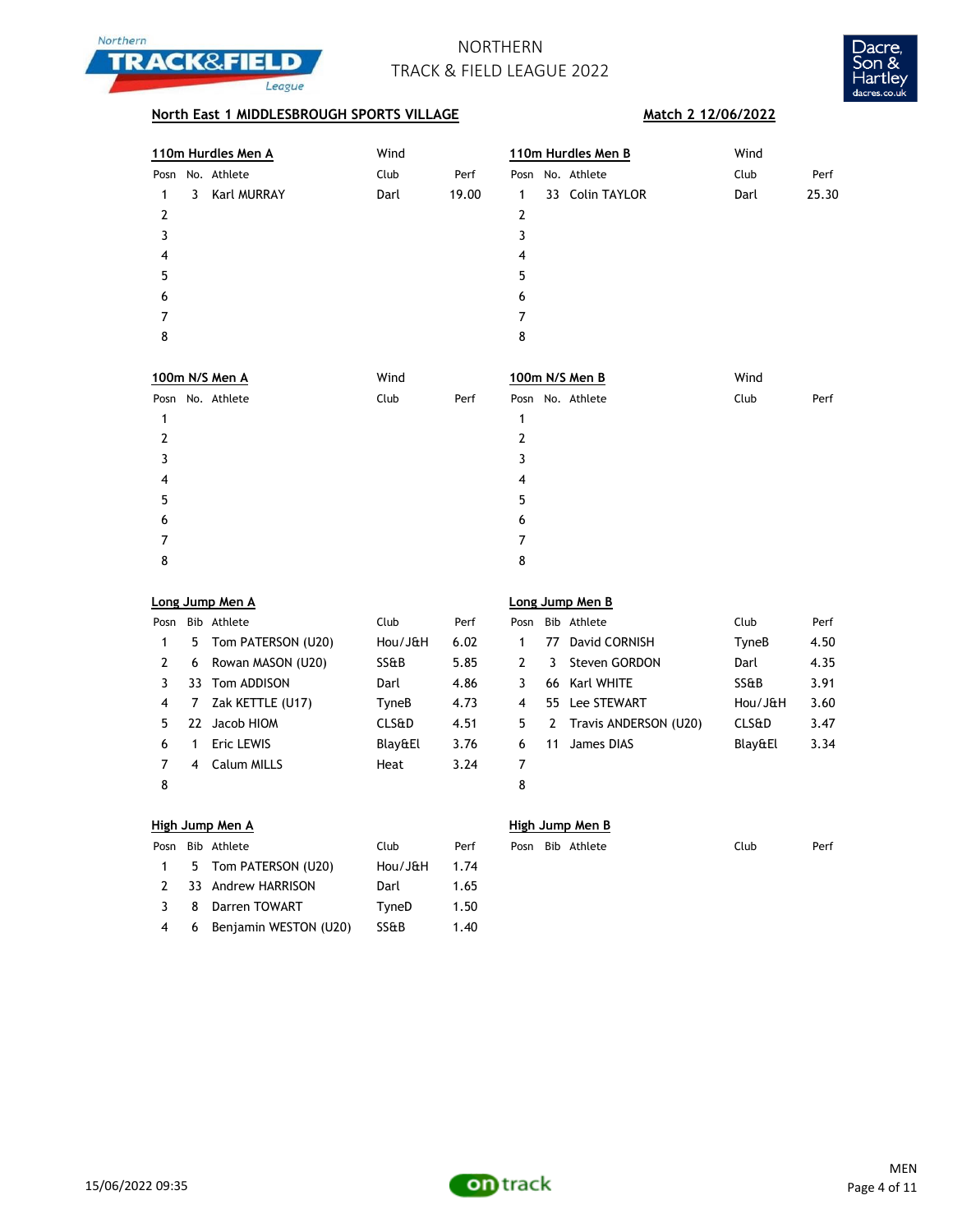



## **North East 1 MIDDLESBROUGH SPORTS VILLAGE Match 2 12/06/2022**

|      | Triple Jump Men A |                        |         |       |      |   | Triple Jump Men B   |       |      |  |  |  |  |
|------|-------------------|------------------------|---------|-------|------|---|---------------------|-------|------|--|--|--|--|
| Posn |                   | Bib Athlete            | Club    | Perf  | Posn |   | Bib Athlete         | Club  | Perf |  |  |  |  |
| 1    | 5.                | Tom PATERSON (U20)     | Hou/J&H | 11.61 |      |   | 33 Karl MURRAY      | Darl  | 9.95 |  |  |  |  |
| 2    | 3                 | <b>Andrew HARRISON</b> | Darl    | 10.56 | 2    | 7 | Jake MOIR (U17)     | TyneB | 8.96 |  |  |  |  |
| 3    | 66                | Matthew BURTON (U20)   | SS&B    | 9.78  | 3    | 6 | <b>Neil YORSTON</b> | SS&B  | 8.70 |  |  |  |  |
| 4    | 77                | David CORNISH          | TyneB   | 9.31  | 4    |   |                     |       |      |  |  |  |  |
| 5.   | 11                | Eric LEWIS             | Blay&El | 7.43  | 5    |   |                     |       |      |  |  |  |  |
| 6    |                   |                        |         |       | 6    |   |                     |       |      |  |  |  |  |
| 7    |                   |                        |         |       | 7    |   |                     |       |      |  |  |  |  |
| 8    |                   |                        |         |       | 8    |   |                     |       |      |  |  |  |  |
|      |                   | Pole Vault Men A       |         |       |      |   | Pole Vault Men B    |       |      |  |  |  |  |

|      |             |      | .   . |                         |      |      |  |  |
|------|-------------|------|-------|-------------------------|------|------|--|--|
| Posn | Bib Athlete | Club | Perf  | Bib.<br>Athlete<br>Posn | Club | Perf |  |  |

|      | Shot Men A |                     |                  |      |      | Shot Men B |                        |                  |      |  |  |
|------|------------|---------------------|------------------|------|------|------------|------------------------|------------------|------|--|--|
| Posn |            | Bib Athlete         | Club             | Perf | Posn |            | Bib Athlete            | Club             | Perf |  |  |
|      | 3.         | Steven GORDON       | Darl             | 8.72 |      | 66         | Neil YORSTON           | SS&B             | 7.49 |  |  |
| 2    | 5.         | Colin PLEWS         | Hou/JæH          | 8.14 | 2    | 55.        | Lee STEWART            | Hou/J&H          | 7.29 |  |  |
| 3    | 6          | Lee HETHERINGTON    | SS&B             | 7.59 | 3    | 2          | <b>Phillip CORLESS</b> | <b>CLS&amp;D</b> | 6.87 |  |  |
| 4    |            | 22 Chris SNOOK-LUMB | <b>CLS&amp;D</b> | 7.24 | 4    | 33         | Edward LAMB            | Darl             | 6.27 |  |  |
| 5.   | 77         |                     | TyneB            | 6.67 | 5.   | 11         | Daniel NETTLE          | Blay&El          | 5.87 |  |  |
| 6    |            | <b>Eric LEWIS</b>   | Blay&El          | 6.46 | 6    |            | David MOIR             | TyneB            | 5.49 |  |  |
| 7    |            |                     |                  |      | 7    |            |                        |                  |      |  |  |
| 8    |            |                     |                  |      | 8    |            |                        |                  |      |  |  |
|      |            |                     |                  |      |      |            |                        |                  |      |  |  |

|      | Discus Men A |                        |                  |       |      | Discus Men B |                     |                  |       |  |  |
|------|--------------|------------------------|------------------|-------|------|--------------|---------------------|------------------|-------|--|--|
| Posn |              | Bib Athlete            | Club             | Perf  | Posn |              | Bib Athlete         | Club             | Perf  |  |  |
|      | 8            | Darren TOWART          | TyneD            | 26.18 |      |              | 55 Lee STEWART      | Hou/J&H          | 19.39 |  |  |
| 2    | 5.           | Colin PLEWS            | Hou/J&H          | 26.08 | 2    | 6            | Karl WHITE          | SS&B             | 19.09 |  |  |
| 3    |              | 66 Lee HETHERINGTON    | SS&B             | 22.30 | 3    |              | 22 Chris SNOOK-LUMB | <b>CLS&amp;D</b> | 18.12 |  |  |
| 4    |              | <b>Phillip CORLESS</b> | <b>CLS&amp;D</b> | 21.31 | 4    | 3.           | Steven GORDON       | Darl             | 14.90 |  |  |
| 5.   |              | Eric LEWIS             | Blay&El          | 16.65 | 5.   | 7            | David MOIR          | TyneB            | 12.31 |  |  |
| 6    | 33           | Tom ADDISON            | Darl             | 16.49 | 6    |              |                     |                  |       |  |  |
|      | 77           | David CORNISH          | TyneB            | 15.01 | 7    |              |                     |                  |       |  |  |
| 8    |              |                        |                  |       | 8    |              |                     |                  |       |  |  |

### **Discus Men B**

| osn           |   | Bib Athlete         | Club             | Perf  |
|---------------|---|---------------------|------------------|-------|
| $\mathbf{1}$  |   | 55 Lee STEWART      | Hou/J&H          | 19.39 |
| $\mathcal{P}$ |   | 6 Karl WHITE        | SS&B             | 19.09 |
| 3             |   | 22 Chris SNOOK-LUMB | <b>CLS&amp;D</b> | 18.12 |
| 4             |   | 3 Steven GORDON     | Darl             | 14.90 |
| 5             | 7 | David MOIR          | TyneB            | 12.31 |
| $\epsilon$    |   |                     |                  |       |

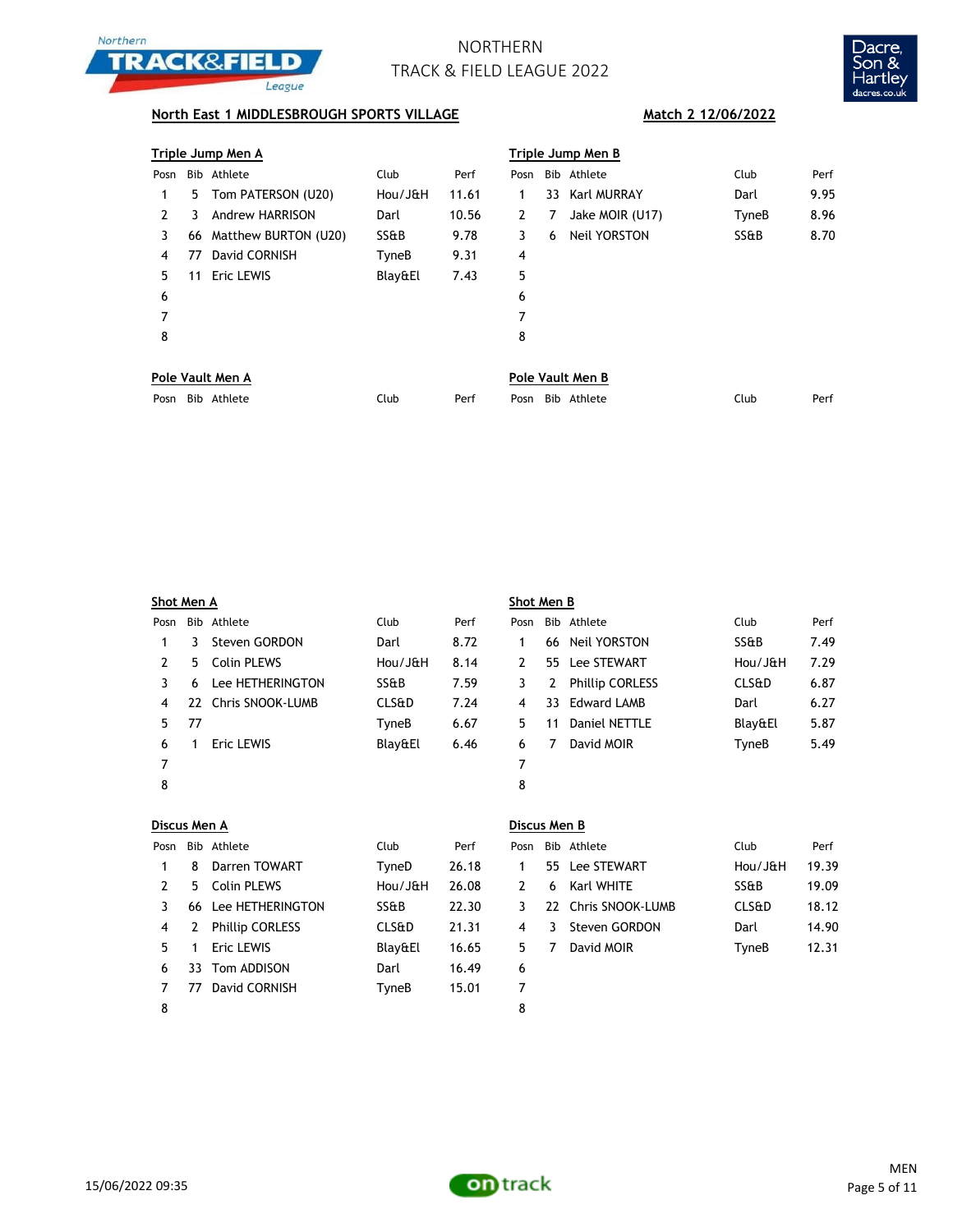



## **North East 1 MIDDLESBROUGH SPORTS VILLAGE Match 2 12/06/2022**

|    | Bib Athlete         |                                                |       | <b>Hammer Men B</b> |    |                 |                                                                           |       |  |  |
|----|---------------------|------------------------------------------------|-------|---------------------|----|-----------------|---------------------------------------------------------------------------|-------|--|--|
|    |                     | Club                                           | Perf  | Posn                |    | Bib Athlete     | Club                                                                      | Perf  |  |  |
|    | Chris SNOOK-LUMB    | <b>CLS&amp;D</b>                               | 29.07 | 1                   |    |                 | SS&B                                                                      | 22.50 |  |  |
| 6  | <b>Neil YORSTON</b> | SS&B                                           | 24.37 | 2                   | 5. |                 | Hou/J&H                                                                   | 22.29 |  |  |
|    |                     | Hou/J&H                                        | 22.82 | 3                   |    |                 | <b>CLS&amp;D</b>                                                          | 18.34 |  |  |
| 33 |                     | Darl                                           | 20.46 | 4                   | 3  | Andrew HARRISON | Darl                                                                      | 16.79 |  |  |
| 77 |                     | TyneB                                          | 14.09 | 5.                  | 7  | David MOIR      | TyneB                                                                     | 11.57 |  |  |
|    | Eric LEWIS          | Blay&El                                        | 12.34 | 6                   |    |                 |                                                                           |       |  |  |
|    |                     |                                                |       | 7                   |    |                 |                                                                           |       |  |  |
|    |                     |                                                |       | 8                   |    |                 |                                                                           |       |  |  |
|    |                     |                                                |       |                     |    |                 |                                                                           |       |  |  |
|    | 2                   | 55 Lee STEWART<br>Tom ADDISON<br>Javelin Men A |       |                     |    |                 | 66 Lee HETHERINGTON<br>Colin PLEWS<br>22 Phillip CORLESS<br>Javelin Men B |       |  |  |

| Posn |    | Bib Athlete            | Club             | Perf  | Posn |     | Bib Athlete         | Club             | Perf  |
|------|----|------------------------|------------------|-------|------|-----|---------------------|------------------|-------|
|      | 8  | Darren TOWART          | TyneD            | 34.23 |      | 6   | Lee HETHERINGTON    | SS&B             | 21.60 |
|      |    | Eric LEWIS             | Blay&El          | 22.46 | 2    | 77  | Jake MOIR (U17)     | TyneB            | 19.41 |
|      | 66 | <b>Neil YORSTON</b>    | SS&B             | 22.19 |      | 55. | <b>Lee STEWART</b>  | Hou/J&H          | 17.94 |
| -4   | 2  | <b>Phillip CORLESS</b> | <b>CLS&amp;D</b> | 22.08 | 4    |     | 22 Chris SNOOK-LUMB | <b>CLS&amp;D</b> | 16.94 |
|      |    | Michael BELL           | TyneB            | 22.04 | 5.   | 11  | James DIAS          | Blay&El          | 16.14 |
| 6    | 5. | Colin PLEWS            | Hou/JaH          | 19.00 | 6    | 3.  | Colin TAYLOR        | Darl             | 9.23  |
|      | 33 | Karl MURRAY            | Darl             | 17.81 | 7    |     |                     |                  |       |
| 8    |    |                        |                  |       | 8    |     |                     |                  |       |

|  |  |  |  |  | 4 x 100m Men A |  |
|--|--|--|--|--|----------------|--|
|--|--|--|--|--|----------------|--|

|    | Posn No. Club | Runners                                                        | Perf  |
|----|---------------|----------------------------------------------------------------|-------|
|    | 1 3 Darl      | Andrew HARRISON Karl MURRAY Steven GORDON John HALL            | 51.70 |
|    | 2 6 SS&B      | Neil YORSTON Rowan MASON (U20) Karl WHITE Matthew BURTON (U20) | 53.30 |
|    | 3 2 CLS&D     | Andrew JONES Travis ANDERSON (U20) Chris SNOOK-LUMB Jacob HIOM | 60.80 |
|    | 4 7 TyneB     | Paul O'MARA David MOIR David CORNISH                           | 61.40 |
| 5. |               |                                                                |       |

- $\epsilon$
- 
- 

|  |  | 4 x 400m Men A |  |
|--|--|----------------|--|
|--|--|----------------|--|

| Posn No. Club |   |                 | Runners                                                                     | Perf     |
|---------------|---|-----------------|-----------------------------------------------------------------------------|----------|
|               | 3 | Darl            | Karl MURRAY Andrew HARRISON Liviu IONITA Paul ALLAN                         | 03:58.10 |
|               |   | TyneB           | Connor BRAITHWAITE Zak KETTLE (U17) Jake MOIR (U17) Sparrow MORLEY 03:58.60 |          |
|               | 6 | <b>SS&amp;B</b> | Neil YORSTON Rowan MASON (U20) Lee HETHERINGTON Miles WESTON                | 04:33.40 |
| 4             |   |                 |                                                                             |          |
|               |   |                 |                                                                             |          |
| 6             |   |                 |                                                                             |          |
|               |   |                 |                                                                             |          |

- 
- 

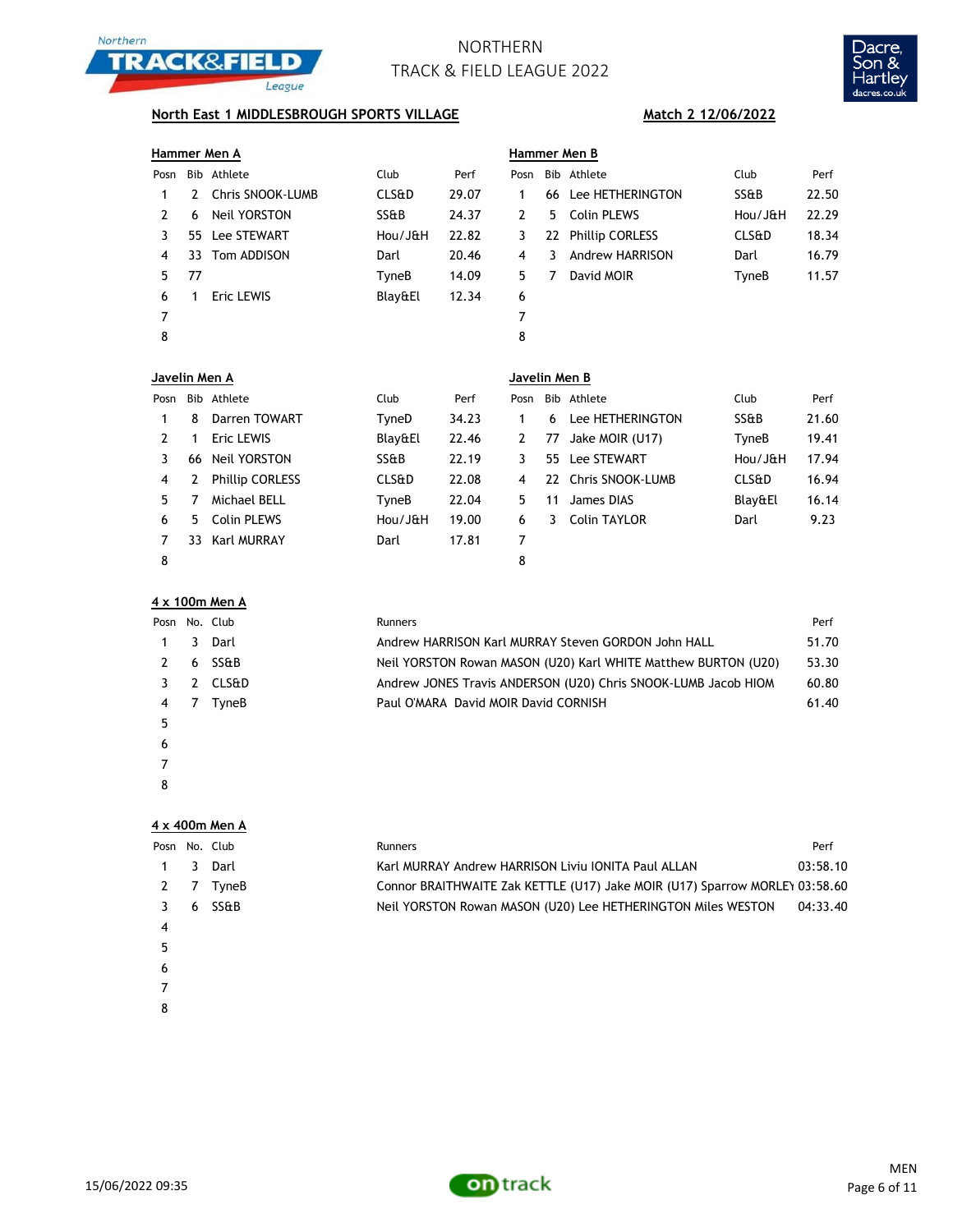



**Match 2 12/06/2022**

### **North East 1 MIDDLESBROUGH SPORTS VILLAGE**

|      |    | 100m Women A                     | Wind             |              |     |                |    | 100m Women B             | Wind             |              |              |
|------|----|----------------------------------|------------------|--------------|-----|----------------|----|--------------------------|------------------|--------------|--------------|
| Posn |    | No. Athlete                      | Club             | Perf         |     | Posn           |    | No. Athlete              | Club             | Perf         |              |
| 1    | 3  | Beth SULLOCK (U17)               | Darl             | 13.20        | 603 | 1              | 33 | Sarah JOHNSON            | Darl             | 14.10        | 440          |
| 2    | 2  | Amiee HARRISON (U17)             | <b>CLS&amp;D</b> | 13.80        | 491 | 2              | 55 | <b>Adele CARMICHAEL</b>  | Hou/J&H          | 15.50        | 244          |
| 3    | 1  | Hannah SNOWDON (U20)             | Blay&El          | 13.80        | 491 | 3              | 11 | Louise ALLEN             | Blay&El          | 15.70        | 221          |
| 4    | 5  | Hannah HOLMAN                    | Hou/J&H          | 14.20        | 424 | 4              | 22 | <b>Rachel PARTINGTON</b> | CLS&D            | 17.60        | 67           |
| 5    | 7  | Kathryn STEVENSON                | TyneB            | 18.40        | 32  | 5              | 77 |                          | TyneB            | 18.70        | 22           |
| 6    | 6  | <b>Claire WESTON</b>             | SS&B             | 20.20        |     | 6              |    |                          |                  |              |              |
| 7    |    |                                  |                  |              |     | $\overline{7}$ |    |                          |                  |              |              |
| 8    |    |                                  |                  |              |     | 8              |    |                          |                  |              |              |
|      |    | 200m Women A                     | Wind             |              |     |                |    | 200m Women B             | Wind             |              |              |
| Posn |    | No. Athlete                      | Club             | Perf         |     | Posn           |    | No. Athlete              | Club             | Perf         |              |
| 1    | 3  | Beth SULLOCK (U17)               | Darl             | 27.10        | 598 | 1              | 33 | Iona RICHINGS            | Darl             | 27.70        | 544          |
| 2    | 1  | Hannah SNOWDON (U20)             | Blay&El          | 28.80        | 454 | 2              | 55 | Hannah HOLMAN            | Hou/J&H          | 31.60        | 269          |
| 3    | 2  | Ella JONES (U17)                 | <b>CLS&amp;D</b> | 29.20        | 424 | 3              | 22 | <b>Rachel PARTINGTON</b> | CLS&D            | 36.40        | 79           |
| 4    | 5  | Jessica HOLMAN                   | Hou/J&H          | 29.50        | 402 | 4              | 11 | Lauren STOREY            | Blay&El          | 37.80        | 48           |
| 5    | 7  |                                  | TyneB            | 39.60        | 22  | 5              | 77 | Sara JAMES               | TyneB            | 42.60        | $\mathbf{2}$ |
| 6    |    |                                  |                  |              |     | 6              |    |                          |                  |              |              |
| 7    |    |                                  |                  |              |     | $\overline{7}$ |    |                          |                  |              |              |
| 8    |    |                                  |                  |              |     | 8              |    |                          |                  |              |              |
|      |    |                                  |                  |              |     |                |    |                          |                  |              |              |
|      |    | 400m Women A                     |                  |              |     |                |    | 400m Women B             |                  |              |              |
| Posn |    | No. Athlete                      | Club             | Perf         |     | Posn           |    | No. Athlete              | Club             | Perf         |              |
| 1    | 3  | Amy PICKWORTH                    | Darl             | 67.40        | 429 | 1              | 33 | Tori BUCKLEY (U17)       | Darl             | 65.30        | 494          |
| 2    | 2  | <b>Clare HIGGINS</b>             | <b>CLS&amp;D</b> | 68.90        | 385 | 2              |    | 22 Lauren JONES (U20)    | <b>CLS&amp;D</b> | 70.20        | 350          |
| 3    | 5  | Jessica HOLMAN                   | Hou/J&H          | 73.70        | 263 | 3              | 77 | Sara JAMES               | TyneB            | 87.30        | 48           |
| 4    | 7  |                                  | TyneB            | 83.80        | 86  | 4              | 11 | Su-wan LEWIS             | Blay&El          | 110.00       |              |
| 5    | 1  | Lauren STOREY                    | Blay&El          | 90.80        | 22  | 5              |    |                          |                  |              |              |
| 6    |    |                                  |                  |              |     | 6              |    |                          |                  |              |              |
| 7    |    |                                  |                  |              |     | 7              |    |                          |                  |              |              |
| 8    |    |                                  |                  |              |     | 8              |    |                          |                  |              |              |
|      |    | 800m Women A                     |                  |              |     |                |    | 800m Women B             |                  |              |              |
| Posn |    | No. Athlete                      | Club             | Perf         |     | Posn           |    | No. Athlete              | Club             | Perf         |              |
| 1    | 3  | Marissa BOON (U20)               | Darl             | 02:34.10 504 |     | 1              |    | 33 Amy PICKWORTH         | Darl             | 02:35.70 482 |              |
| 2    |    | 22 Lauren JONES (U20)            | <b>CLS&amp;D</b> | 02:43.70 380 |     | 2              | 2  | Lydia GIBSON             | <b>CLS&amp;D</b> | 02:52.60 282 |              |
| 3    | 7  | Louise LENNOX                    | TyneB            | 02:50.10 308 |     | 3              |    | 77 Sara JAMES            | TyneB            | 03:37.80     | $-11$        |
| 4    | 5. | Hazelle WEBSTER-COSTELLA Hou/J&H |                  | 02:55.00 258 |     | 4              |    |                          |                  |              |              |
| 5    |    |                                  |                  |              |     | 5              |    |                          |                  |              |              |
| 6    |    |                                  |                  |              |     | 6              |    |                          |                  |              |              |
| 7    |    |                                  |                  |              |     | 7              |    |                          |                  |              |              |

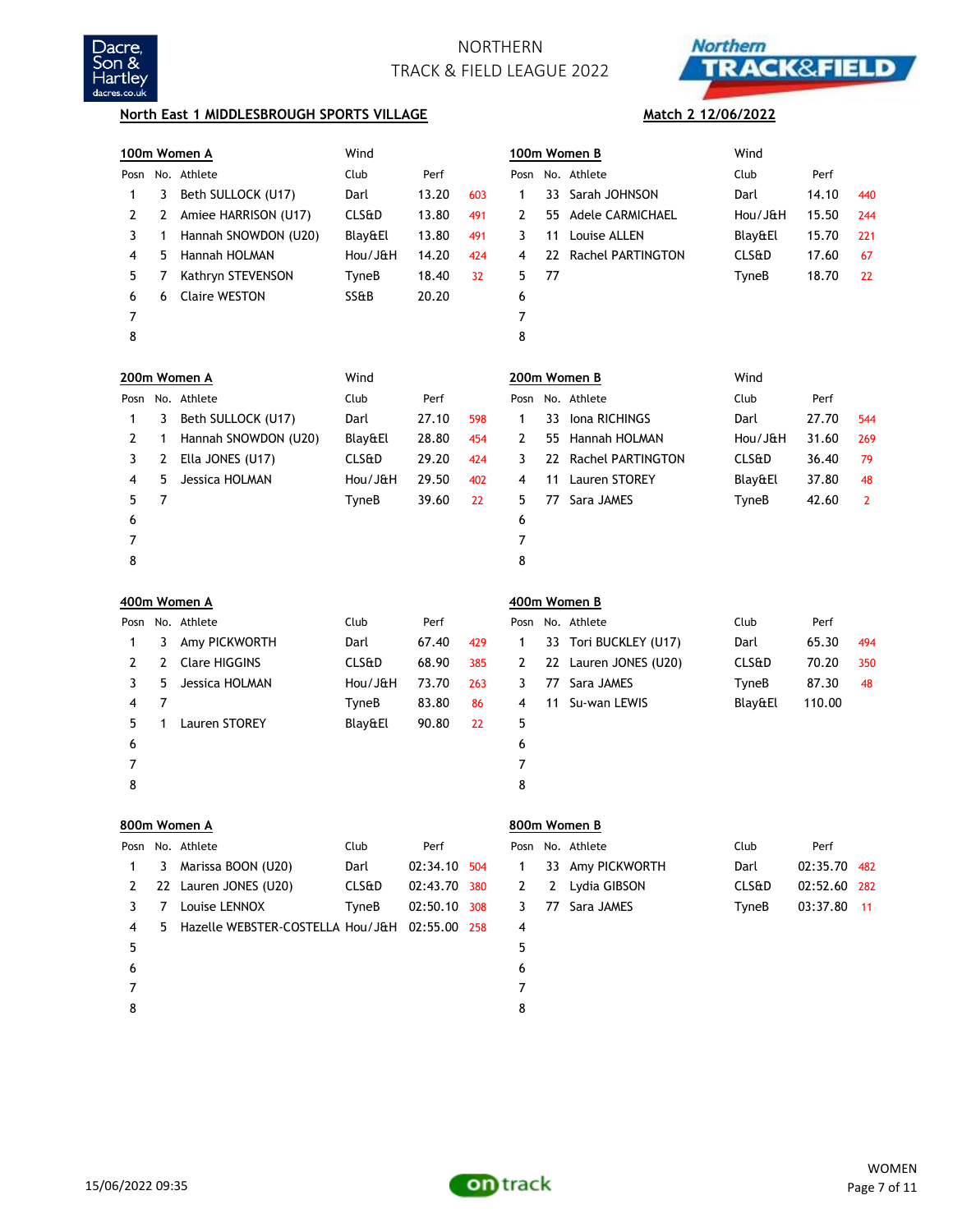



## **North East 1 MIDDLESBROUGH SPORTS VILLAGE Match 2 12/06/2022**

|                |              | 1500m Women A        |                  |              |     |              |    | 1500m Women B        |                  |              |     |
|----------------|--------------|----------------------|------------------|--------------|-----|--------------|----|----------------------|------------------|--------------|-----|
|                |              | Posn No. Athlete     | Club             | Perf         |     | Posn         |    | No. Athlete          | Club             | Perf         |     |
| 1              | 5            | Anna PIGFORD (U20)   | Hou/J&H          | 05:03.40     | 603 | 1            | 77 | Louise LENNOX        | TyneB            | 05:46.80     | 331 |
| 2              | 1            | Ellie FELLOWS (U17)  | Blay&El          | 05:18.20     | 501 | 2            | 2  | Melissa DRIGNON      | <b>CLS&amp;D</b> | 06:18.00     | 186 |
| 3              | 3            | Mia WETHERILL (U20)  | Darl             | 05:18.30     | 500 | 3            |    |                      |                  |              |     |
| 4              | 7            | Kathryn STEVENSON    | TyneB            | 05:33.20     | 407 | 4            |    |                      |                  |              |     |
| 5              |              | 22 Clare HIGGINS     | <b>CLS&amp;D</b> | 05:54.80 290 |     | 5            |    |                      |                  |              |     |
| 6              |              |                      |                  |              |     | 6            |    |                      |                  |              |     |
| 7              |              |                      |                  |              |     | 7            |    |                      |                  |              |     |
| 8              |              |                      |                  |              |     | 8            |    |                      |                  |              |     |
|                |              | 3000m Women A        |                  |              |     |              |    | 3000m Women B        |                  |              |     |
|                |              | Posn No. Athlete     | Club             | Perf         |     | Posn         |    | No. Athlete          | Club             | Perf         |     |
| 1              | 5            | Eva HARDIE           | Hou/J&H          | 10:07.50     | 781 | 1            |    | 77 Rachel ADAMSON    | TyneB            | 12:20.60     | 352 |
| 2              | 7            | Kathryn STEVENSON    | TyneB            | 11:14.00     | 546 | 2            | 3  | Emily VEST (U20)     | Darl             | 13:06.90 241 |     |
| 3              | 33           | Rachel EMMOTT        | Darl             | 11:48.60     | 440 | 3            |    |                      |                  |              |     |
| 4              | $\mathbf{2}$ | Melissa DRIGNON      | <b>CLS&amp;D</b> | 12:33.10 320 |     | 4            |    |                      |                  |              |     |
| 5              |              |                      |                  |              |     | 5            |    |                      |                  |              |     |
| 6              |              |                      |                  |              |     | 6            |    |                      |                  |              |     |
| 7              |              |                      |                  |              |     | 7            |    |                      |                  |              |     |
| 8              |              |                      |                  |              |     | 8            |    |                      |                  |              |     |
|                |              | 400m Hurdles Women A |                  |              |     |              |    | 400m Hurdles Women B |                  |              |     |
|                |              | Posn No. Athlete     | Club             | Perf         |     | Posn         |    | No. Athlete          | Club             | Perf         |     |
| 1              | 3            | Iona RICHINGS        | Darl             | 74.10        | 535 | $\mathbf{1}$ |    | 33 Sarah JOHNSON     | Darl             | 78.50        | 431 |
| 2              | 2            | <b>Clare HIGGINS</b> | <b>CLS&amp;D</b> | 77.90        | 445 | 2            |    | 22 Melissa DRIGNON   | <b>CLS&amp;D</b> | 91.70        | 176 |
| 3              |              |                      |                  |              |     | 3            |    |                      |                  |              |     |
| 4              |              |                      |                  |              |     | 4            |    |                      |                  |              |     |
| 5              |              |                      |                  |              |     | 5            |    |                      |                  |              |     |
| 6              |              |                      |                  |              |     | 6            |    |                      |                  |              |     |
| 7              |              |                      |                  |              |     | 7            |    |                      |                  |              |     |
| 8              |              |                      |                  |              |     | 8            |    |                      |                  |              |     |
|                |              | 100m Hurdles Women A | Wind             |              |     |              |    | 100m Hurdles Women B | Wind             |              |     |
|                |              | Posn Athlete         | Club             | Perf         |     |              |    | Posn No. Athlete     | Club             | Perf         |     |
| $\mathbf{1}$   |              | 3 Sarah JOHNSON      | Darl             | 18.30        | 499 | $\mathbf{1}$ |    |                      |                  |              |     |
| $\overline{2}$ |              |                      |                  |              |     | 2            |    |                      |                  |              |     |
| 3              |              |                      |                  |              |     | 3            |    |                      |                  |              |     |
| 4              |              |                      |                  |              |     | 4            |    |                      |                  |              |     |
| 5              |              |                      |                  |              |     | 5            |    |                      |                  |              |     |
| 6              |              |                      |                  |              |     | 6            |    |                      |                  |              |     |
| 7              |              |                      |                  |              |     | 7            |    |                      |                  |              |     |
| 8              |              |                      |                  |              |     | 8            |    |                      |                  |              |     |

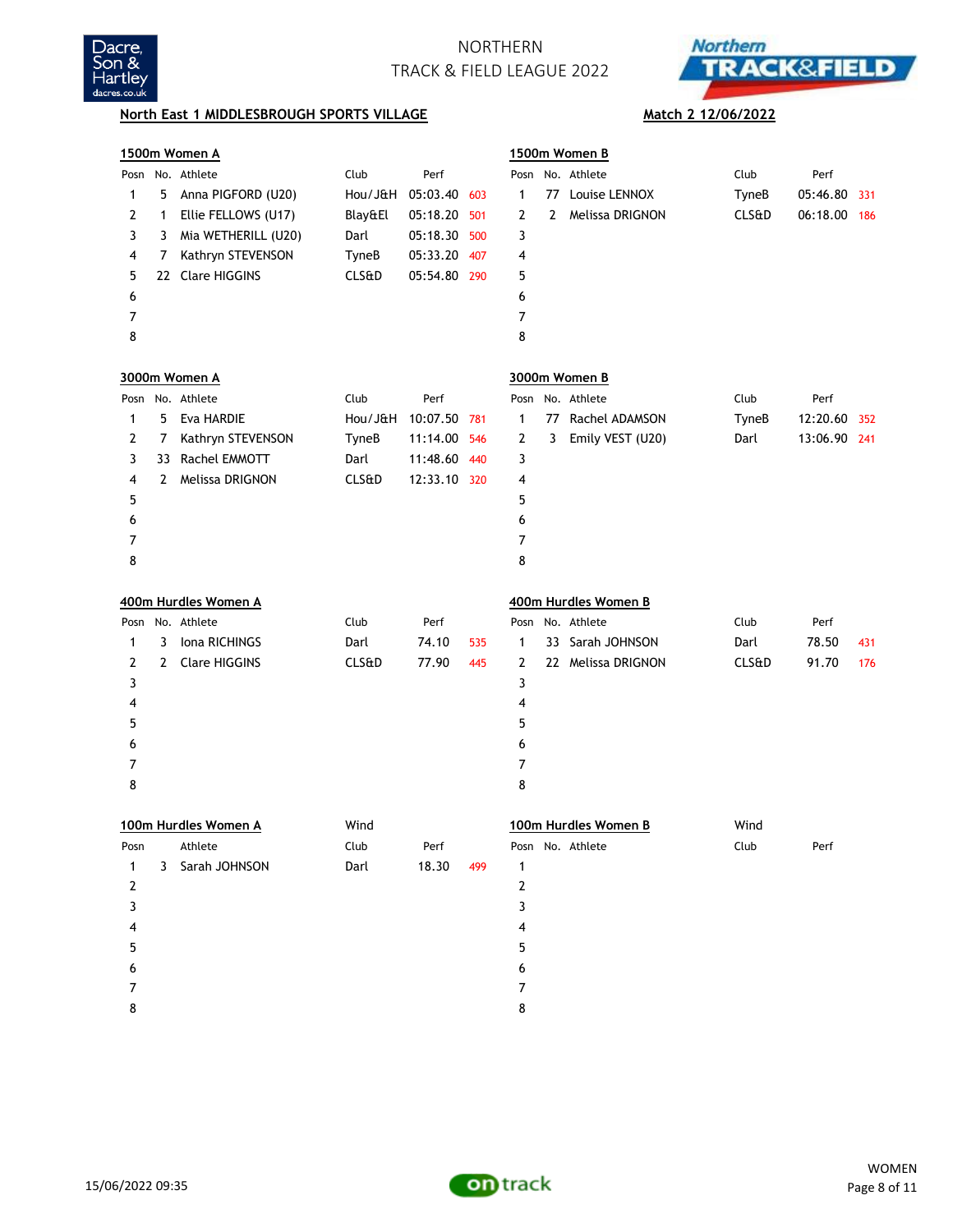



## **North East 1 MIDDLESBROUGH SPORTS VILLAGE Match 2 12/06/2022**

8

|      |    | 100m N/S Women A       | Wind             |       |     |              |    | 100m N/S Women B        | Wind             |      |     |
|------|----|------------------------|------------------|-------|-----|--------------|----|-------------------------|------------------|------|-----|
| Posn |    | No. Athlete            |                  | Perf  |     |              |    | Posn No. Athlete        | Club             | Perf |     |
|      | 3  | <b>TORI BUCKLEY</b>    | <b>DHAC</b>      | 13.90 | 474 | 1            |    |                         |                  |      |     |
| 2    |    |                        |                  |       |     | 2            |    |                         |                  |      |     |
| 3    |    |                        |                  |       |     | 3            |    |                         |                  |      |     |
| 4    |    |                        |                  |       |     | 4            |    |                         |                  |      |     |
| 5    |    |                        |                  |       |     | 5            |    |                         |                  |      |     |
| 6    |    |                        |                  |       |     | 6            |    |                         |                  |      |     |
| 7    |    |                        |                  |       |     | 7            |    |                         |                  |      |     |
| 8    |    |                        |                  |       |     | 8            |    |                         |                  |      |     |
|      |    |                        |                  |       |     |              |    |                         |                  |      |     |
|      |    | Long Jump Women A      |                  |       |     |              |    | Long Jump Women B       |                  |      |     |
| Posn |    | Bib Athlete            | Club             | Perf  |     | Posn         |    | Bib Athlete             | Club             | Perf |     |
| 1    | 33 | Sarah JOHNSON          | Darl             | 4.48  | 569 | 1            | 3  | Iona RICHINGS           | Darl             | 4.39 | 548 |
| 2    | 5  | Rebecca HARRISON (U17) | Hou/J&H          | 4.38  | 546 | $\mathbf{2}$ | 22 | Ella JONES (U17)        | <b>CLS&amp;D</b> | 3.81 | 413 |
| 3    | 1  | Hannah SNOWDON (U20)   | Blay&El          | 4.11  | 483 | 3            | 55 | <b>Adele CARMICHAEL</b> | Hou/J&H          | 3.30 | 296 |
| 4    | 2  | Amiee HARRISON (U17)   | <b>CLS&amp;D</b> | 4.04  | 466 | 4            | 7  | Kathryn STEVENSON       | TyneB            | 1.99 | 15  |
| 5    | 77 |                        | TyneB            | 2.73  | 169 | 5            |    |                         |                  |      |     |
| 6    | 6  | <b>Claire WESTON</b>   | SS&B             | 2.60  | 141 | 6            |    |                         |                  |      |     |
| 7    |    |                        |                  |       |     | 7            |    |                         |                  |      |     |

| High Jump Women A |                        |         |          |     |  |  | High Jump Women B      |      |      |     |  |  |
|-------------------|------------------------|---------|----------|-----|--|--|------------------------|------|------|-----|--|--|
|                   | Posn Bib Athlete       | Club    | Perf     |     |  |  | Posn Bib Athlete       | Club | Perf |     |  |  |
|                   | 1 5 Grace ARTHUR (U17) | Hou/J&H | 1.45     |     |  |  | 584 1 33 Iona RICHINGS | Darl | 1.40 | 531 |  |  |
|                   | 2 3 Sarah JOHNSON      | Darl    | 1.40 531 |     |  |  |                        |      |      |     |  |  |
| -22               |                        | CLS&D   | 40. ا    | 531 |  |  |                        |      |      |     |  |  |

|      | Triple Jump Women A |               |       |      |     | Triple Jump Women B |  |                       |       |      |     |  |
|------|---------------------|---------------|-------|------|-----|---------------------|--|-----------------------|-------|------|-----|--|
| Posn |                     | Bib Athlete   | Club  | Perf |     | Posn                |  | Bib Athlete           | Club  | Perf |     |  |
|      | 3                   | Iona RICHINGS | Darl  | 9.53 | 588 | 1                   |  | 33 Tori BUCKLEY (U17) | Darl  | 8.66 | 487 |  |
| 2    | 2                   | Clare HIGGINS | CLS&D | 8.09 | 420 | $2^{\circ}$         |  | 22 Lydia GIBSON       | CLS&D | 7.28 | 322 |  |
| 3    |                     |               |       |      |     | 3                   |  |                       |       |      |     |  |
| 4    |                     |               |       |      |     | 4                   |  |                       |       |      |     |  |
| 5    |                     |               |       |      |     | 5                   |  |                       |       |      |     |  |
| 6    |                     |               |       |      |     | 6                   |  |                       |       |      |     |  |
|      |                     |               |       |      |     |                     |  |                       |       |      |     |  |
| 8    |                     |               |       |      |     | 8                   |  |                       |       |      |     |  |

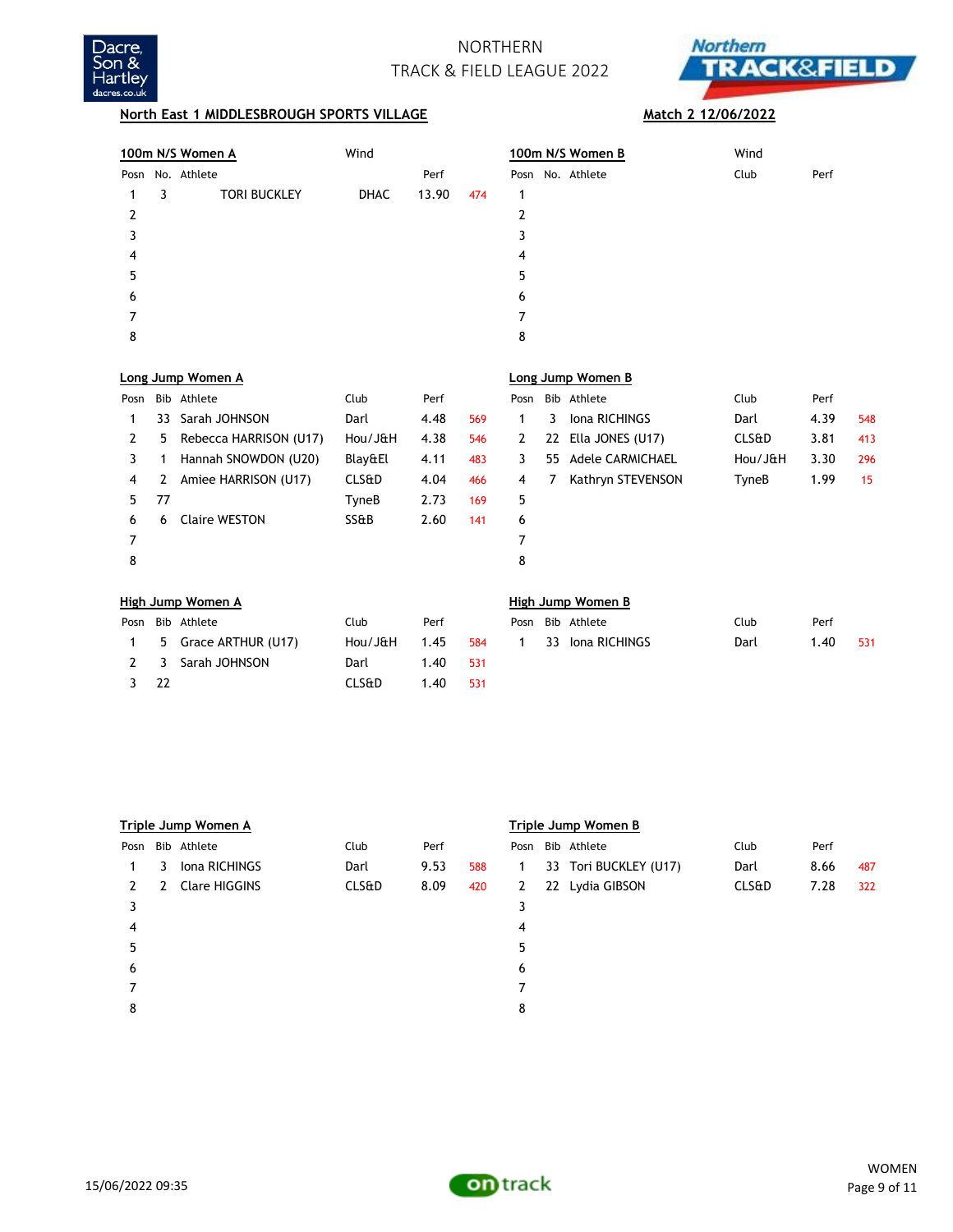



## **North East 1 MIDDLESBROUGH SPORTS VILLAGE Match 2 12/06/2022**

| Pole Vault Women A |  |                   |      |      |  | Pole Vault Women B |  |                  |      |      |  |
|--------------------|--|-------------------|------|------|--|--------------------|--|------------------|------|------|--|
|                    |  | Posn Bib Athlete  | Club | Perf |  |                    |  | Posn Bib Athlete | Club | Perf |  |
|                    |  | 1 6 Molly ELLIOTT | SS&B | 3.20 |  |                    |  |                  |      |      |  |

|      |    | Shot Women A        |                  |      |     |      |     | Shot Women B    |                  |      |     |
|------|----|---------------------|------------------|------|-----|------|-----|-----------------|------------------|------|-----|
| Posn |    | Bib Athlete         | Club             | Perf |     | Posn |     | Bib Athlete     | Club             | Perf |     |
|      | 3  | Lily THOMPSON (U17) | Darl             | 8.32 | 569 |      | 11  | Sky LEWIS (U17) | Blay&El          | 6.70 | 438 |
|      |    | Lauren STOREY       | Blay&El          | 7.63 | 515 |      | 33  | Dana BIRKETT    | Darl             | 5.63 | 336 |
| 3    | 4  | Barbara BONE        | Heat             | 6.03 | 376 | 3    | 22. | Suzanne JONES   | <b>CLS&amp;D</b> | 5.47 | 320 |
| 4    |    | Lauren JONES (U20)  | <b>CLS&amp;D</b> | 5.90 | 364 | 4    |     | Sara JAMES      | TyneB            | 4.29 | 172 |
| 5.   | 6  | Claire WESTON       | SS&B             | 5.79 | 353 | 5.   | 55  | Janet SCOTT     | Hou/J&H          | 3.50 |     |
| 6    | 5. | Jessica HOLMAN      | Hou/J&H          | 5.71 | 345 | 6    |     |                 |                  |      |     |
|      | 77 | Louise LENNOX       | TyneB            | 5.16 | 286 |      |     |                 |                  |      |     |
| 8    |    |                     |                  |      |     | 8    |     |                 |                  |      |     |

|      |    | Discus Women A  |                  |       |     |      |    | Discus Women B      |                  |       |     |
|------|----|-----------------|------------------|-------|-----|------|----|---------------------|------------------|-------|-----|
| Posn |    | Bib Athlete     | Club             | Perf  |     | Posn |    | Bib Athlete         | Club             | Perf  |     |
|      | 33 | Elizabeth SHAW  | Darl             | 26.17 | 612 |      |    | Lauren STOREY       | Blay&El          | 24.40 | 582 |
| 2    | 11 | Sky LEWIS (U17) | Blay&El          | 24.97 | 592 | 2    | 3  | Lily THOMPSON (U17) | Darl             | 24.29 | 580 |
|      |    | Clare HIGGINS   | <b>CLS&amp;D</b> | 19.72 | 494 | 3.   | 5. | Emily PORTER        | Hou/J&H          | 13.21 | 333 |
| 4    | 55 | Janet SCOTT     | Hou/JaH          | 14.53 | 372 | 4    | 22 | Suzanne JONES       | <b>CLS&amp;D</b> | 12.91 | 324 |
| 5.   | 6  | Claire WESTON   | SS&B             | 14.04 | 358 | 5    |    |                     | TyneB            | 10.17 | 218 |
| 6    | 4  | Barbara BONE    | Heat             | 12.57 | 313 | 6    |    |                     |                  |       |     |
|      | 77 | Louise LENNOX   | TyneB            | 11.32 | 268 |      |    |                     |                  |       |     |
| 8    |    |                 |                  |       |     | 8    |    |                     |                  |       |     |

|      | Hammer Women A |                      |                  |       |     |      | <b>Hammer Women B</b> |                 |                  |       |     |  |
|------|----------------|----------------------|------------------|-------|-----|------|-----------------------|-----------------|------------------|-------|-----|--|
| Posn |                | Bib Athlete          | <b>Club</b>      | Perf  |     | Posn |                       | Bib Athlete     | Club             | Perf  |     |  |
|      | 3              | Rosie THOMPSON (U20) | Darl             | 29.16 | 591 |      | 33                    | Elizabeth SHAW  | Darl             | 19.74 | 443 |  |
|      | 2              | Clare HIGGINS        | <b>CLS&amp;D</b> | 21.80 | 478 | 2    | 55                    | Janet SCOTT     | Hou/J&H          | 15.72 | 367 |  |
| 3.   | 5.             | Stephanie BROWN      | Hou/J&H          | 16.91 | 391 | 3.   |                       | Sky LEWIS (U17) | Blay&El          | 15.63 | 365 |  |
| 4    | 11             | Lauren STOREY        | Blay&El          | 16.33 | 379 | 4    | 22                    | Suzanne JONES   | <b>CLS&amp;D</b> | 15.44 | 361 |  |
| 5.   | 6              | Claire WESTON        | SS&B             | 16.08 | 374 | 5    |                       |                 |                  |       |     |  |
| 6    |                | Sara JAMES           | TyneB            | 14.86 | 349 | 6    |                       |                 |                  |       |     |  |
|      | 4              | Barbara BONE         | Heat             | 13.17 | 312 |      |                       |                 |                  |       |     |  |
| 8    |                |                      |                  |       |     | 8    |                       |                 |                  |       |     |  |

### **Women B**

| sn. | Bib Athlete       | Club             | Perf  |     |
|-----|-------------------|------------------|-------|-----|
|     | 33 Elizabeth SHAW | Darl             | 19.74 | 443 |
|     | 55 Janet SCOTT    | Hou/J&H          | 15.72 | 367 |
|     | 1 Sky LEWIS (U17) | Blay&El          | 15.63 | 365 |
|     | 22 Suzanne JONES  | <b>CLS&amp;D</b> | 15.44 | 361 |
|     |                   |                  |       |     |